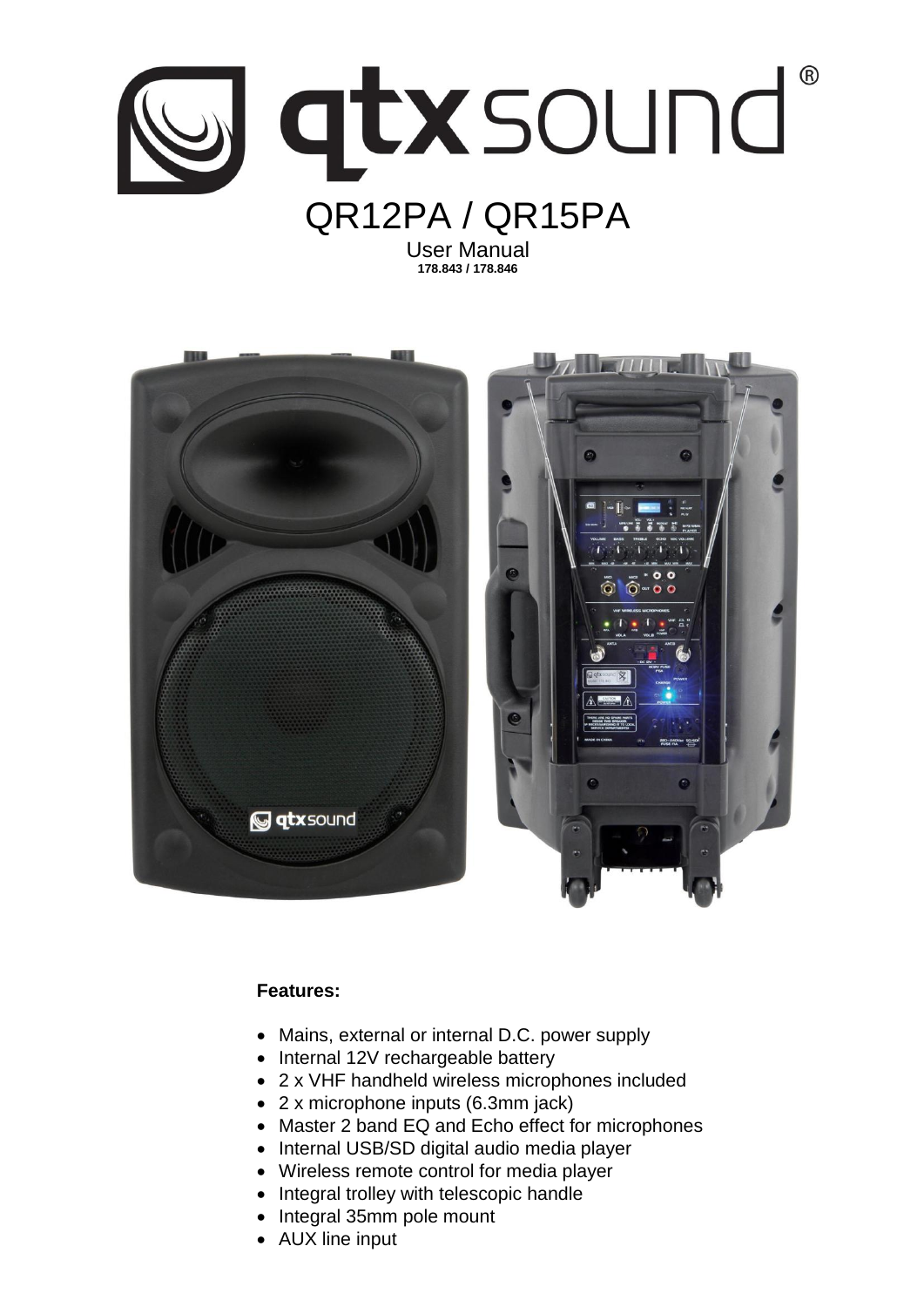### **Introduction:**

Thank you for choosing the QR series portable PA unit. Please read this manual prior to use to avoid damage to the item.

This versatile portable PA unit is packed with features in a compact, manageable enclosure and is suitable for a wide array of applications ranging from public address for presentations to outdoor karaoke.

#### **Contents:**

Please take care when unpacking this product. Inspect for any damage and ensure you have the following components…

- QR-series portable PA unit
- 2 x VHF wireless handheld microphones
- Remote control for media player
- IEC Mains cable

### **Warning:**

To prevent the risk of fire or electric shock, do not expose this appliance to rain or moisture. To prevent electric shock do not remove the cover. No user serviceable parts inside. Refer servicing to qualified service personnel.

#### **Safety**

- Prior to connecting mains, ensure that the supply voltage is correct and the mains lead is in good condition.
- Avoid ingress of water or particles into the enclosure.
- If the mains or D.C. fuse blows, refer the unit to qualified service personnel
- If the VHF microphones are to be unused for a long period of time, remove the batteries and store for later use.

### **Placement**

- Keep the unit out of direct sunlight and away from heat sources.
- Place the unit in an upright position during use and storage.
- Keep the unit away from moisture or dusty environments.

#### **Cleaning**

Use a soft cloth with a neutral detergent to clean the cabinet, panel and controls. To avoid damage, do not use solvents to clean this equipment.

| <b>SPECIFICATIONS</b> | QR12PA                                                 | QR15PA            |
|-----------------------|--------------------------------------------------------|-------------------|
|                       |                                                        |                   |
| Power supply          | 220-240Vac 50/60Hz / external 12Vdc / internal battery |                   |
| Main driver           | 30cm (12")                                             | 38cm (15")        |
| HF unit               | 2.5cm (1") titanium compression driver                 |                   |
| VHF mic frequencies   | 174.1MHz + 175.0MHz                                    |                   |
| Output power          | $50W + 50W$ (LF + HF)                                  |                   |
| <b>Battery life</b>   | Up to 8 hours                                          |                   |
| <b>Dimensions</b>     | 570 x 350 x 310mm                                      | 685 x 440 x 380mm |
| Weight                | 14.0 <sub>kg</sub>                                     | 18.4kg            |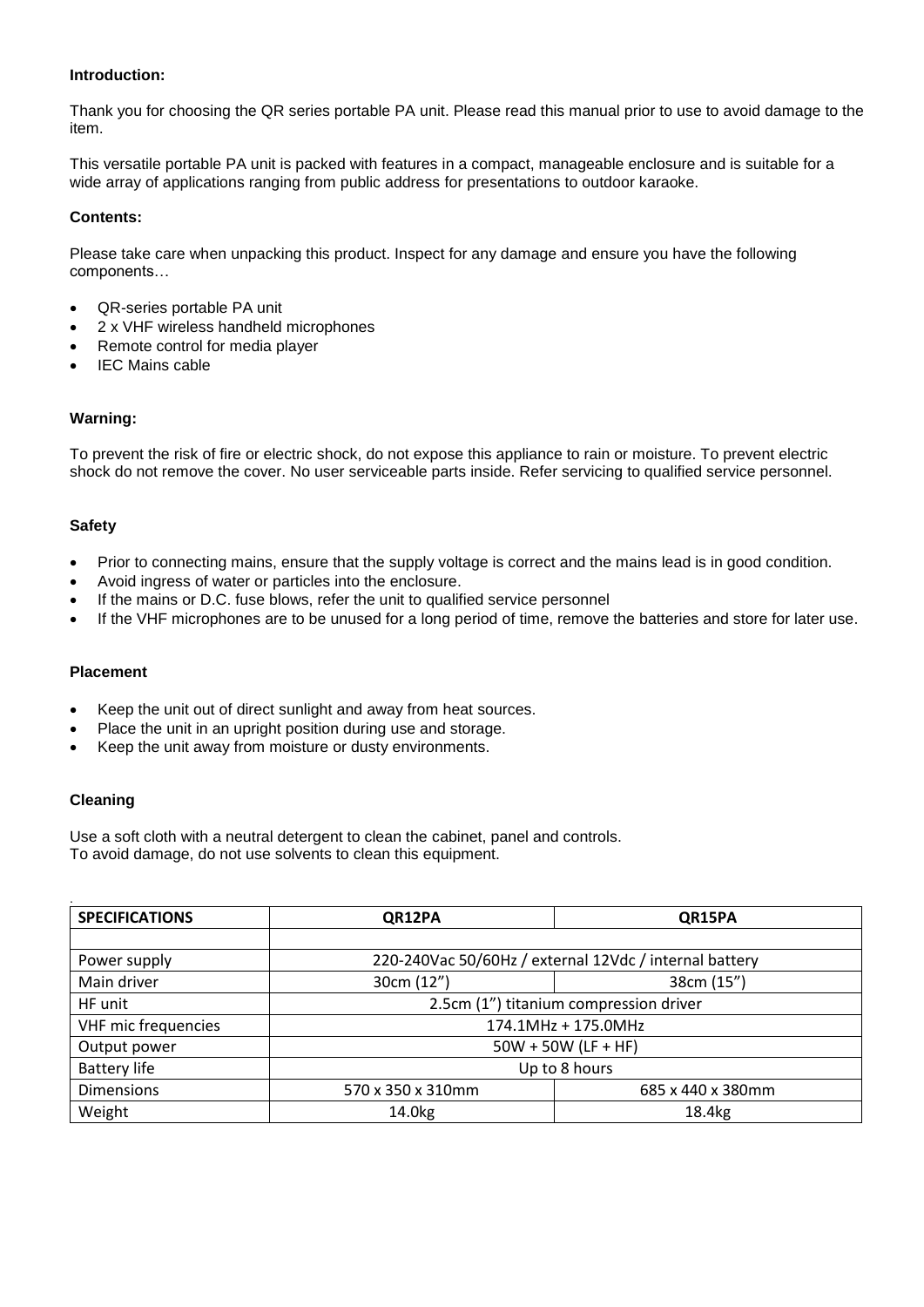

- 1) USB input
- 2) SD card slot
- 3) 2-band EQ controls (BASS + TREBLE)
- 4) Music volume control
- 5) 6.3mm jack microphone inputs
- 6) Radio Frequency indicators (VHF carriers)
- 7) Wireless microphone volume controls
- 8) External 12Vdc power input
- 9) Charging indicator
- 10) Mains power indicator
- 11) Media player LCD display
- 12) Media player mode/transport controls
- 13) Microphone Echo level control
- 14) Microphone inputs volume control
- 15) AUX line input
- 16) Line output
- 17) VHF receiver power indicator
- 18) VHF receiver power switch
- 19) VHF microphones antennae
- 20) D.C. power fuse
- 21) Power switch
- 22) Mains fuse holder
- 23) IEC mains inlet

#### **Operation**

#### **Getting started**

Your new QTX QR-series portable PA unit may arrive with you with the internal battery fully charged. Before connecting to the mains, switch the unit on and see if the power LED lights.

If not, you will need to charge the battery before using away from a mains supply (see "**Charging the battery**" below)

Connect the QR-series portable PA unit to the mains using the appropriate mains IEC lead supplied. You may otherwise opt to connect the spring terminals at the rear to an external 12Vdc supply, such as a car battery, or use the internal battery if charged.

Turn the VOLUME, ECHO and MIC VOLUME controls down (anti-clockwise) and turn the POWER switch on (the power LED should light).

BASS and TREBLE controls should remain pointing vertically (12-o-clock position).

Your QR-series PA unit should now be ready to operate.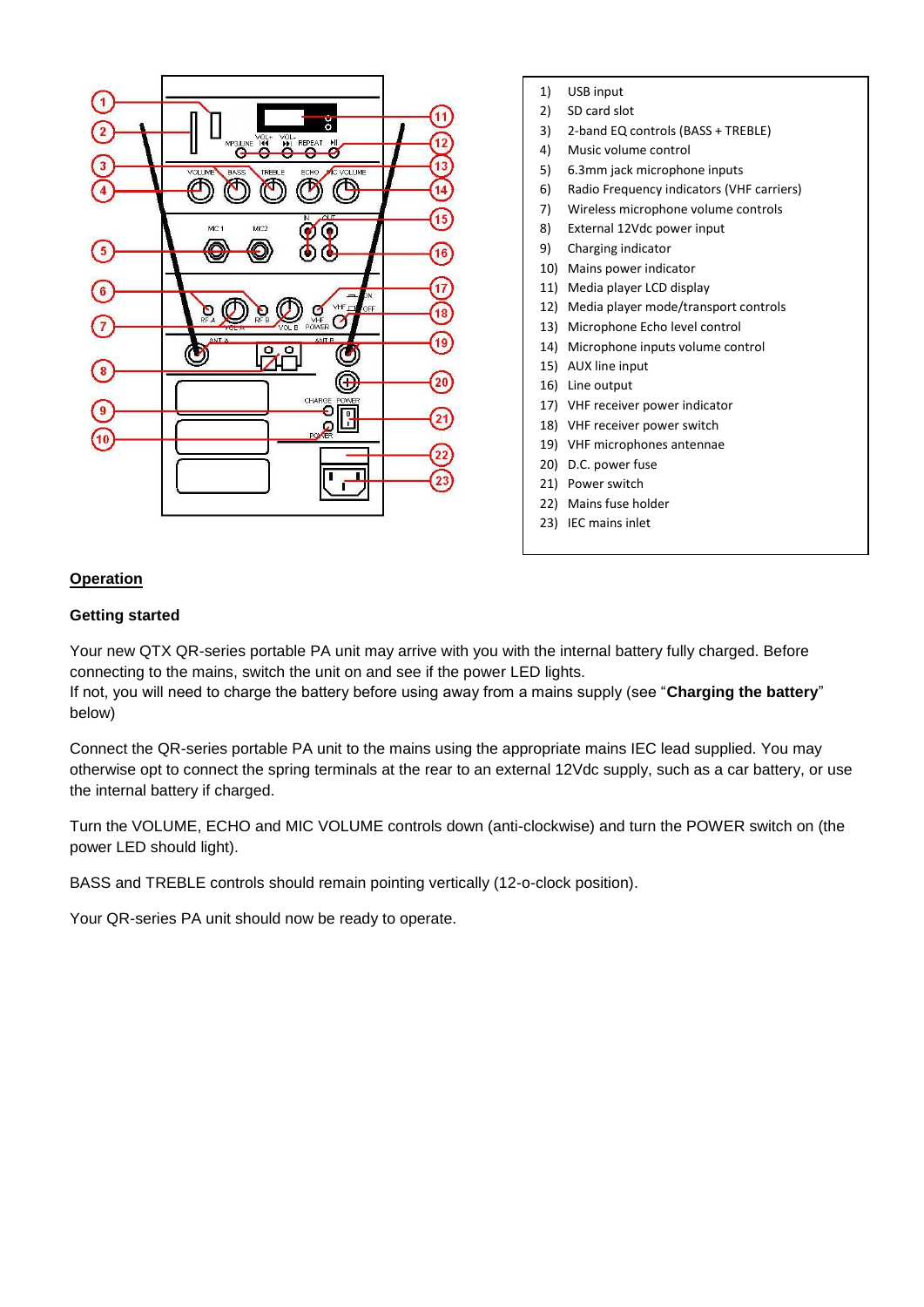### **VHF Wireless Microphones**

Insert the supplied 9V batteries into the handheld microphones by carefully unscrewing the base of each and connecting the "+" and "-" terminals or the battery to the corresponding clips inside the microphone body, taking care to observe the correct polarity.

Connect the twin aerials to the connectors at the rear and extend them fully at an angle.

With the VOL A and VOL B controls turned down, press the VHF ON/OFF button in so that the VHF POWER LED lights.

Switch on each handheld mic in turn – the RF A and RF B LEDs should light as a result. The LED on each mic will light momentarily and then go out – this is normal. If the LED does not light or stays lit, change the battery.

Gradually increase VOL A and VOL B, testing each microphone in turn for output through the speaker.

Take care not to incur "feedback" (howling or screeching sound through the speaker) by keeping the microphone a sensible distance from the speaker and pointing away from the speaker so that it doesn't *"hear"* the speaker output.

Turning the ECHO control clockwise introduces a pre-set echo function for singing and special effects.

BASS and TREBLE can be cut by turning anti-clockwise or boosted by turning clockwise.

When not in use, switch the handheld microphones off.

# **External Inputs**

In addition to the unit's own VHF microphones, a pair of 6.3mm jack inputs are provided to connect 2 external wired or wireless microphones, which are both governed by the MIC VOLUME control.

Also, an AUX twin RCA input is provided for line input sources such as CD player or ipod. Adjacent to this twin RCA input is a twin RCA line output carrying the overall main mix. The AUX is governed by the VOLUME control at the top of the panel.

### **Internal USB/SD player**

Insert a USB memory stick or an SD card with mp3 or wma media stored on it into the relevant slot on the rear panel.

If the LCD display reads "LINE IN", press the MP3/LINE button and check that the LCD display shows that media is being read from the USB or SD device. If not, press the ">II" button or try removing and re-inserting the memory device.

Increasing the VOLUME control should result in the media being played through the speaker. Panel controls are detailed below…

| "MP3/LINE" | switches music input between internal USB/SD player and AUX input |
|------------|-------------------------------------------------------------------|
| "VOL $-$ " | press and hold to decrease volume                                 |
| "l<<"      | momentary press for previous track                                |
| "VOL $+$ " | press and hold to increase volume                                 |
| ">>I"      | momentary press for next track                                    |
| "REPEAT"   | toggle between repeating all, single or no tracks                 |
| ">II"      | Play / pause track                                                |